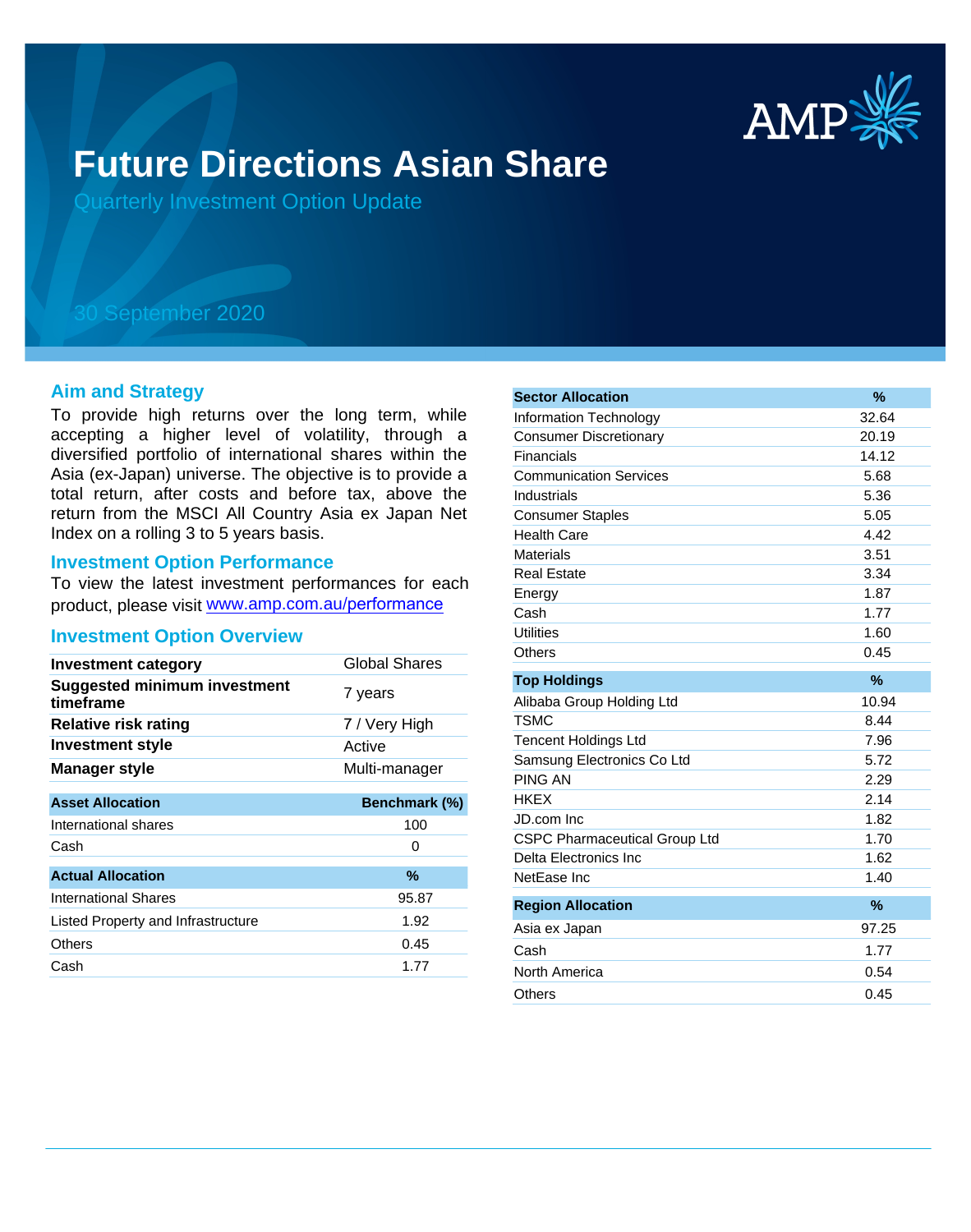### **Fund Performance**

The Fund posted a strong positive return (before fees) and outperformed its benchmark during the September quarter. While both underlying managers gained ground during the period, Lazard fared better to outperform the benchmark. The Fund continues to outperform over the long term, including over 5 years (annualised). (All returns are before fees.)

Stock selection was the main driver of the Fund's relative returns, while country allocation (excluding cash) was broadly neutral for relative performance.

At the country level, underweight positions in Thailand and Singapore were the main contributors, while the Fund's cash position, particularly US dollars, was the main drag on relative returns.

Sector allocation (excluding the cash position) added value. The overweight position in information technology and underweight exposure to financials added most value. This outweighed the negative effects of an underweight exposure to consumer discretionary which was the main detractor.

At the security level, the main contributor to relative returns was an overweight position in Taiwan Semiconductor Manufacturing (+36%), which rose strongly as the company continues to benefit from demand created by smart phones and technology upgrades caused by the pandemic. The company also found support amid the problems that Intel is facing with the production of its latest generation of semiconductors, with the company being viewed as having breadth capable of filling the void. Other contributors included an underweight exposure to Chinese banking heavyweight China Construction Bank (-19%) and an overweight holding in Chinese heavy equipment manufacturer Sany Heavy Industry (+35%).

A significant detractor from relative returns was an underweight position in Chinese electric car maker NIO (+164%). The company's share price soared along with other electric car manufacturers, and despite not having yet made a profit, the market was encouraged by the company's release of data showing its vehicle deliveries were at strong levels in July. Other detractors included an overweight holding in Chinese retail bank Postal Savings Bank of China (-30%) and an underweight position in Chinese online shopping platform Meituan Dianping (+35%).

#### **Market Review**

Global share markets rose strongly in the first half of the September quarter, before pulling back somewhat towards the end of the period to finish up by 6.87%, as measured by the MSCI World ex Australia index. Growing confidence around the speed of the global economic recovery, better than expected corporate earnings, improved manufacturing activity data and reasonably strong US jobs figures all contributed to the strong rise. This was despite some renewed fears around further waves of COVID-19 and more specifically, how governments might react to renewed outbreaks. Geopolitical tensions abounded, though this was mostly treated as noise by markets. Towards the end of the quarter, a marked correction in technology stocks occurred, which in turn pulled the broader market down somewhat. Amid a strong Chinese economic recovery and growing demand for commodities, emerging markets also rose over the period, outperforming developed markets. In Asia, Taiwan, Korea, China and India all posted strong returns, whereas Thailand and Hong Kong lagged (All indices quoted in local currency terms and on a total-return basis, unless otherwise stated.)

#### **Outlook**

The medium-term outlook for earnings remains generally hard to predict; and varies greatly depending on company specifics. We continue to believe investors should exercise caution, particularly where prices have risen quickly. Amid changing consumer dynamics, many companies will likely struggle for some time, while stronger businesses are likely to emerge from the COVID-19 crisis with gained market share. Although pressure on some global economies has begun to ease, risks of further COVID-19 breakouts; and indeed, the manner in which governments choose to respond, remain a risk. Governments generally continue to implement supportive monetary and fiscal programmes to ease shorter-term burdens and keep economies more resilient, though some concern is growing around the sustainability of some programmes. Despite this, we believe the longer-term market trend will remain to the upside. As always, while the near-term direction of markets is impossible to accurately predict, we believe that those with a diversified portfolio of quality businesses, bought at a reasonable price, are likely to do well over the long term.